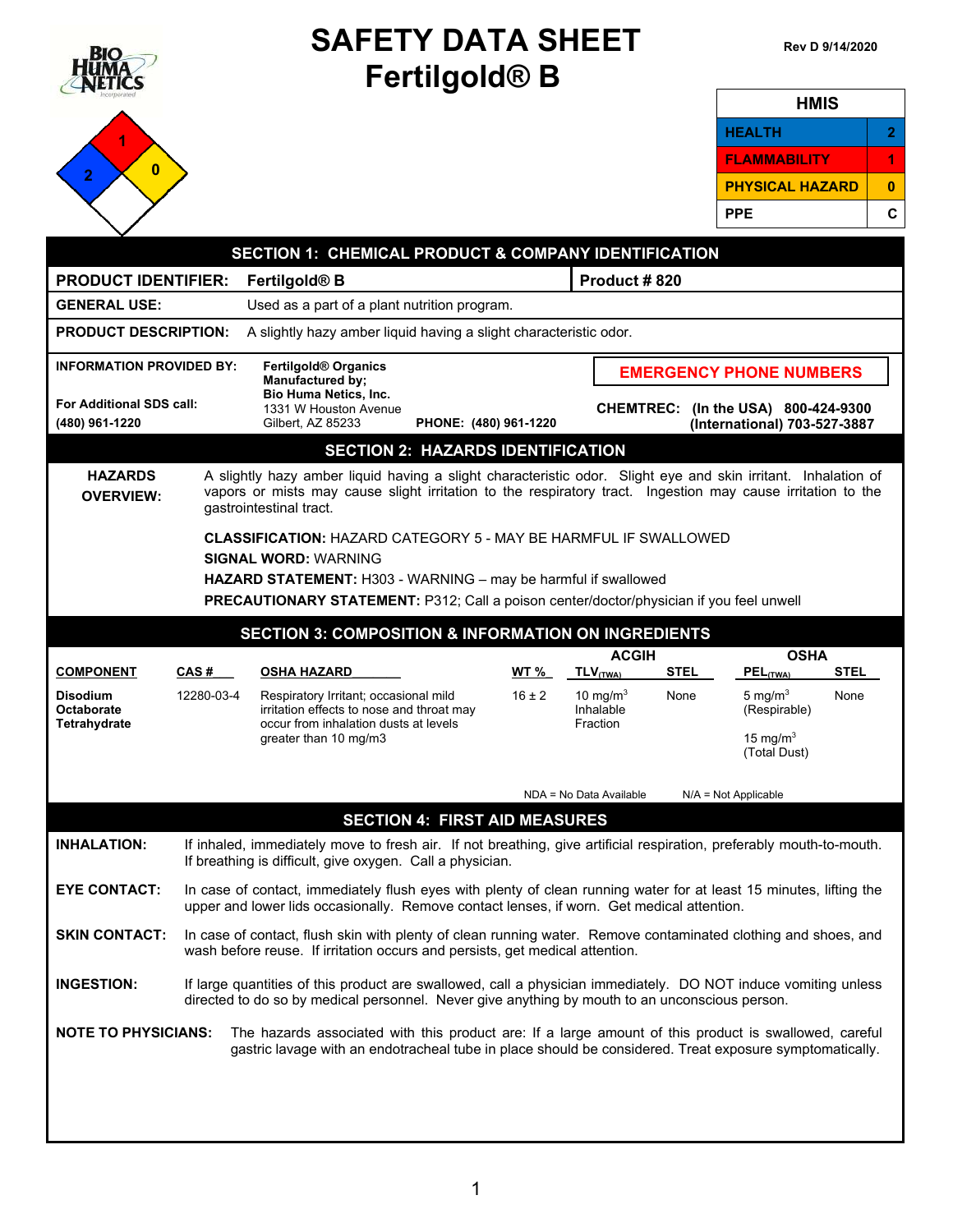| <b>SECTION 5: FIRE FIGHTING MEASURES</b>                                                                                                                                                                                                                                                                                                                                                                                                                                                                                                                                                   |                                                                                                                                                                                                                                                                                                                                                                                                                                               |                                                                                                                                                                                                                                                                                                                                                                                                                                                         |  |  |  |  |
|--------------------------------------------------------------------------------------------------------------------------------------------------------------------------------------------------------------------------------------------------------------------------------------------------------------------------------------------------------------------------------------------------------------------------------------------------------------------------------------------------------------------------------------------------------------------------------------------|-----------------------------------------------------------------------------------------------------------------------------------------------------------------------------------------------------------------------------------------------------------------------------------------------------------------------------------------------------------------------------------------------------------------------------------------------|---------------------------------------------------------------------------------------------------------------------------------------------------------------------------------------------------------------------------------------------------------------------------------------------------------------------------------------------------------------------------------------------------------------------------------------------------------|--|--|--|--|
| <b>Flashpoint and Method:</b><br>Greater than $100^{\circ}$ C. (212 $^{\circ}$ F.)<br>Pensky-Martins Closed Tester (ASTM D 93)                                                                                                                                                                                                                                                                                                                                                                                                                                                             |                                                                                                                                                                                                                                                                                                                                                                                                                                               |                                                                                                                                                                                                                                                                                                                                                                                                                                                         |  |  |  |  |
|                                                                                                                                                                                                                                                                                                                                                                                                                                                                                                                                                                                            | Flammable Limits (in air, % by volume)                                                                                                                                                                                                                                                                                                                                                                                                        | Lower:<br>No data available<br>Upper:<br>No data available                                                                                                                                                                                                                                                                                                                                                                                              |  |  |  |  |
| <b>Autoignition Temperature:</b>                                                                                                                                                                                                                                                                                                                                                                                                                                                                                                                                                           | Not determined                                                                                                                                                                                                                                                                                                                                                                                                                                |                                                                                                                                                                                                                                                                                                                                                                                                                                                         |  |  |  |  |
|                                                                                                                                                                                                                                                                                                                                                                                                                                                                                                                                                                                            | <b>GENERAL HAZARD:</b> The Uniform Fire Code health hazard classification for this product is: Irritant. This product may produce<br>hazardous vapors or hazardous decomposition products.                                                                                                                                                                                                                                                    |                                                                                                                                                                                                                                                                                                                                                                                                                                                         |  |  |  |  |
| <b>FIRE FIGHTING INSTRUCTIONS:</b>                                                                                                                                                                                                                                                                                                                                                                                                                                                                                                                                                         |                                                                                                                                                                                                                                                                                                                                                                                                                                               | <b>EXTINGUISHING MEDIA:</b> Water fog, foam, CO <sub>2</sub> or dry chemicals.<br>Use a water fog or spray to cool the containers exposed to the heat of a fire.                                                                                                                                                                                                                                                                                        |  |  |  |  |
| <b>FIRE FIGHTING EQUIPMENT:</b>                                                                                                                                                                                                                                                                                                                                                                                                                                                                                                                                                            |                                                                                                                                                                                                                                                                                                                                                                                                                                               | Fire fighters should wear full protective equipment, including self-contained breathing<br>apparatus.                                                                                                                                                                                                                                                                                                                                                   |  |  |  |  |
| <b>HAZARDOUS COMBUSTION PRODUCTS:</b>                                                                                                                                                                                                                                                                                                                                                                                                                                                                                                                                                      |                                                                                                                                                                                                                                                                                                                                                                                                                                               | When heated to dryness and decomposition, it emits toxic carbon monoxide, carbon<br>dioxide, nitrogen oxides and boron oxide, with trace or ultra-trace toxic oxide amounts,<br>of phosphorus, potassium, sulfur, iron, zinc, manganese, magnesium, calcium and<br>sodium                                                                                                                                                                               |  |  |  |  |
|                                                                                                                                                                                                                                                                                                                                                                                                                                                                                                                                                                                            |                                                                                                                                                                                                                                                                                                                                                                                                                                               | <b>SECTION 6: ACCIDENTAL RELEASE MEASURES</b>                                                                                                                                                                                                                                                                                                                                                                                                           |  |  |  |  |
| <b>RELEASE TO</b><br>LAND:                                                                                                                                                                                                                                                                                                                                                                                                                                                                                                                                                                 | Wearing recommended protective equipment and clothing, dike the spill and pick up the bulk of the liquid using<br>pumps or vacuum truck for disposal in accordance with Federal, State and local regulations. Absorb the<br>remaining liquid using sand, or commercial absorbent; dispose as Federal, State and local requirements dictate.<br>Flush the spill area with water; collect the rinsates for disposal as the regulations require. |                                                                                                                                                                                                                                                                                                                                                                                                                                                         |  |  |  |  |
| <b>RELEASE TO</b><br>Wear recommended protective equipment and clothing if contact with hazardous material can occur. Stop or<br><b>WATER:</b><br>divert water flow. Dike contaminated water and remove for disposal and/or treatment. As appropriate, notify all<br>downstream users of possible contamination.                                                                                                                                                                                                                                                                           |                                                                                                                                                                                                                                                                                                                                                                                                                                               |                                                                                                                                                                                                                                                                                                                                                                                                                                                         |  |  |  |  |
|                                                                                                                                                                                                                                                                                                                                                                                                                                                                                                                                                                                            |                                                                                                                                                                                                                                                                                                                                                                                                                                               | <b>SECTION 7: HANDLING AND STORAGE</b>                                                                                                                                                                                                                                                                                                                                                                                                                  |  |  |  |  |
| <b>STORAGE TEMPERATURE:</b><br>Ambient<br><b>STORAGE PRESSURE:</b><br>Ambient                                                                                                                                                                                                                                                                                                                                                                                                                                                                                                              |                                                                                                                                                                                                                                                                                                                                                                                                                                               |                                                                                                                                                                                                                                                                                                                                                                                                                                                         |  |  |  |  |
| <b>GENERAL:</b><br>Store in a cool, dry, well ventilated area away from incompatible materials and products. Protect eyes, skin and<br>clothing from contact with this product. Wear recommended personnel protective equipment. Avoid breathing vapors,<br>mists or aerosols. Use with adequate ventilation. Keep the containers tightly closed when not in use. Wash<br>thoroughly after handling this product. The empty containers may be hazardous. They may contain organic residues<br>that can be ignited and will burn. Do not cut, puncture or weld on or near these containers. |                                                                                                                                                                                                                                                                                                                                                                                                                                               |                                                                                                                                                                                                                                                                                                                                                                                                                                                         |  |  |  |  |
|                                                                                                                                                                                                                                                                                                                                                                                                                                                                                                                                                                                            |                                                                                                                                                                                                                                                                                                                                                                                                                                               | <b>SECTION 8: EXPOSURE CONTROLS / PERSONAL PROTECTION</b>                                                                                                                                                                                                                                                                                                                                                                                               |  |  |  |  |
| <b>CONTROL</b><br><b>MEASURES:</b>                                                                                                                                                                                                                                                                                                                                                                                                                                                                                                                                                         |                                                                                                                                                                                                                                                                                                                                                                                                                                               | Use a local or general mechanical exhaust ventilation system capable of maintaining emissions in the work area<br>below the ACGIH-TLV or levels that may cause irritation.                                                                                                                                                                                                                                                                              |  |  |  |  |
| <b>RECOMMENDED PERSONAL PROTECTIVE EQUIPMENT</b>                                                                                                                                                                                                                                                                                                                                                                                                                                                                                                                                           |                                                                                                                                                                                                                                                                                                                                                                                                                                               |                                                                                                                                                                                                                                                                                                                                                                                                                                                         |  |  |  |  |
| <b>RESPIRATOR:</b>                                                                                                                                                                                                                                                                                                                                                                                                                                                                                                                                                                         |                                                                                                                                                                                                                                                                                                                                                                                                                                               | Respiratory protection is not normally required. If use creates mists or aerosols, or if an ACGIH-TLV is<br>exceeded, a NIOSH approved full facepiece or half mask air-purifying cartridge respirator equipped with an<br>organic vapor cartridge and a dust / mist pre-filter or supplied air is required. Note: Always consult the respirator<br>manufacturer's data when determining the suitability of respiratory protective devices prior to use. |  |  |  |  |
| EYES:                                                                                                                                                                                                                                                                                                                                                                                                                                                                                                                                                                                      | eyewear prior to use.                                                                                                                                                                                                                                                                                                                                                                                                                         | Wear chemical goggles (recommended by ANSI Z87.1-1979), unless a full facepiece respirator is worn. Note:<br>Always consult the protective eyewear manufacturer's data when determining the suitability of protective                                                                                                                                                                                                                                   |  |  |  |  |
| <b>GLOVES:</b>                                                                                                                                                                                                                                                                                                                                                                                                                                                                                                                                                                             | Wear Butyl Rubber, Neoprene or Natural Rubber gloves. Note: Always consult the glove manufacturer's<br>permeation data when determining the suitability of gloves prior to use.                                                                                                                                                                                                                                                               |                                                                                                                                                                                                                                                                                                                                                                                                                                                         |  |  |  |  |
| <b>CLOTHING &amp;</b><br><b>EQUIPMENT:</b>                                                                                                                                                                                                                                                                                                                                                                                                                                                                                                                                                 | Wear a Butyl Rubber, Neoprene or Natural Rubber apron when handling this product. An eye wash station and<br>safety shower should be available in the work area. Note: Always consult the clothing/equipment<br>manufacturer's permeation data when determining the suitability of clothing/equipment prior to use.                                                                                                                           |                                                                                                                                                                                                                                                                                                                                                                                                                                                         |  |  |  |  |
|                                                                                                                                                                                                                                                                                                                                                                                                                                                                                                                                                                                            | Wear Butyl Rubber, Neoprene or Natural Rubber boots. Note: Always consult the footwear manufacturer's                                                                                                                                                                                                                                                                                                                                         |                                                                                                                                                                                                                                                                                                                                                                                                                                                         |  |  |  |  |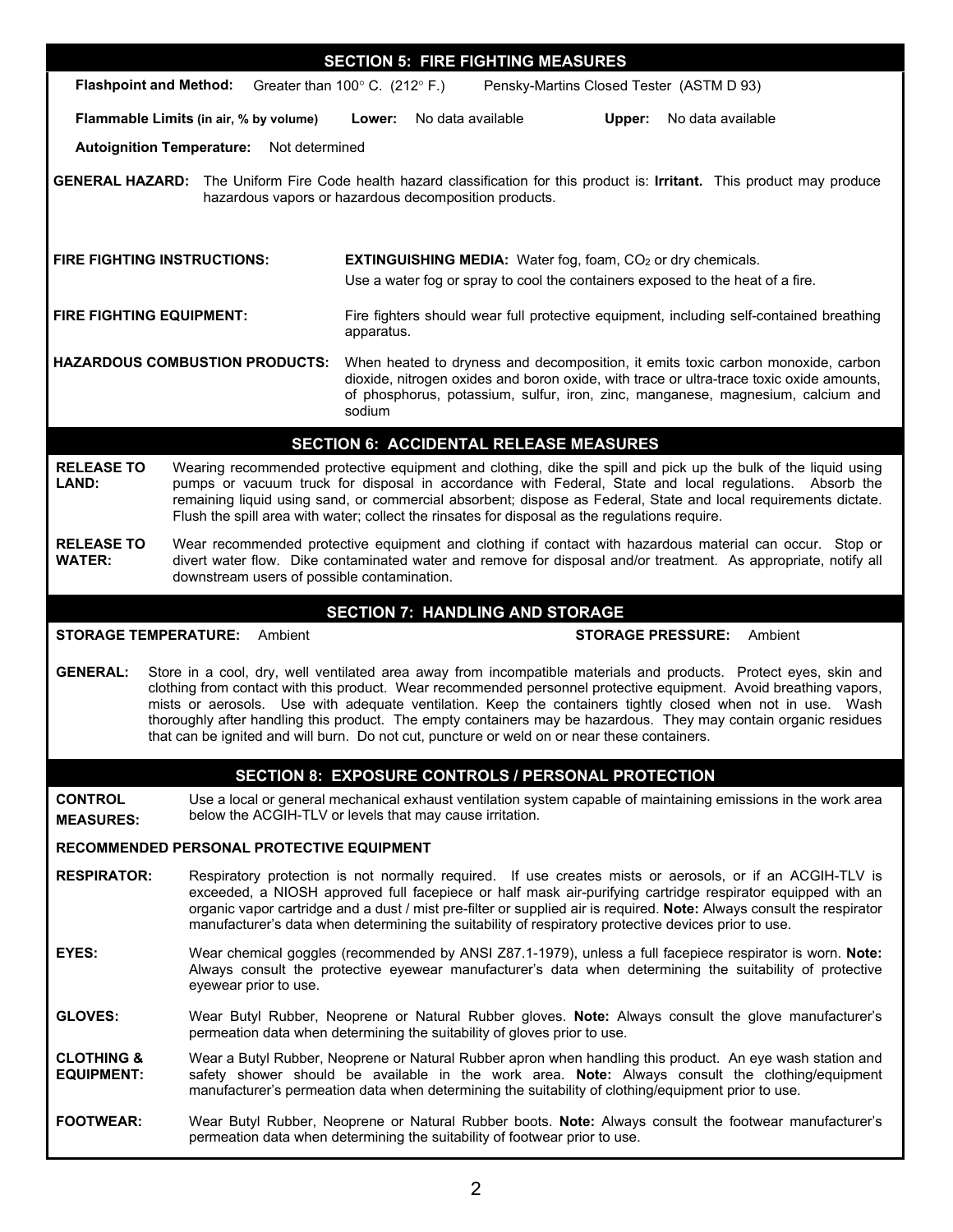| <b>SECTION 9: PHYSICAL AND CHEMICAL PROPERTIES</b>                                                                                                                        |                                                                     |                                                                                                    |                           |  |
|---------------------------------------------------------------------------------------------------------------------------------------------------------------------------|---------------------------------------------------------------------|----------------------------------------------------------------------------------------------------|---------------------------|--|
| Appearance:                                                                                                                                                               | Slightly hazy amber                                                 | <b>Bulk Density (pounds/ft3):</b>                                                                  | Not applicable            |  |
| <b>Physical State:</b>                                                                                                                                                    | Liquid                                                              | Vapor Pressure:                                                                                    | No data available         |  |
| Odor:                                                                                                                                                                     | <b>Slight Characteristic</b>                                        | <b>Vapor Density (air=1):</b>                                                                      | No data available         |  |
| <b>Odor Threshold:</b>                                                                                                                                                    | No data available                                                   | Evaporation Rate (n-Butyl Acetate=1):                                                              | No data available         |  |
| <b>Molecular Formula:</b>                                                                                                                                                 | Mixture                                                             | <b>VOC Content / Organic Matter:</b>                                                               | No data available / 0.20% |  |
| <b>Molecular Weight:</b>                                                                                                                                                  | Not applicable                                                      | % Volatile:                                                                                        | No data available         |  |
| <b>Boiling Point:</b>                                                                                                                                                     | Greater than $100^{\circ}$ C. (212° F.)                             | Solubility in H <sub>2</sub> O:                                                                    | Complete                  |  |
| <b>Freezing/Melting Point:</b>                                                                                                                                            | Less than $0^{\circ}$ C. (32 $^{\circ}$ F.)                         | <b>Octanol/Water Partition Coefficient:</b>                                                        | No data available         |  |
| <b>Specific Gravity:</b>                                                                                                                                                  | $1.11 - 1.25$ @ 20° C.                                              | pH (as is):                                                                                        | 7.0 to 7.5                |  |
| Density (pounds/gallon):                                                                                                                                                  | Approximately 9.26                                                  | pH (1% solution):                                                                                  | No data available         |  |
|                                                                                                                                                                           |                                                                     | <b>SECTION 10: STABILITY AND REACTIVITY</b>                                                        |                           |  |
| <b>GENERAL:</b>                                                                                                                                                           | This product is stable and hazardous polymerization will not occur. |                                                                                                    |                           |  |
| <b>CONDITIONS TO AVOID:</b>                                                                                                                                               | Store in a cool dry place, do not store in direct sunlight.         |                                                                                                    |                           |  |
|                                                                                                                                                                           |                                                                     |                                                                                                    |                           |  |
| <b>INCOMPATIBLE MATERIAL:</b>                                                                                                                                             | cause cancer.                                                       | Strong oxidizers, caustics and acids. It may react with nitrites to create nitrosamines, which may |                           |  |
|                                                                                                                                                                           | <b>HAZARDOUS DECOMPOSITION PRODUCTS:</b>                            | When heated to dryness and decomposition, it emits toxic oxides of carbon                          |                           |  |
|                                                                                                                                                                           |                                                                     | nitrogen and boron, with trace or ultra-trace toxic oxide amounts, of phosphorus,                  |                           |  |
|                                                                                                                                                                           |                                                                     | potassium, sulfur, iron, zinc, manganese, magnesium, calcium and sodium                            |                           |  |
| <b>SENSITIVITY TO MECHANICAL IMPACT:</b>                                                                                                                                  |                                                                     | This product is not sensitive to mechanical impact.                                                |                           |  |
| <b>SENSITIVITY TO STATIC DISCHARGE:</b><br>This product is not sensitive to static discharge.                                                                             |                                                                     |                                                                                                    |                           |  |
| SECTION 11: TOXICOLOGICAL INFORMATION (additional toxicological information in section 16)                                                                                |                                                                     |                                                                                                    |                           |  |
| <b>Components:</b>                                                                                                                                                        | Disodium Octaborate Tetrahydrate                                    |                                                                                                    |                           |  |
| <b>Eye Contact:</b>                                                                                                                                                       | Draize Test in Rabbits; Mild eye irritation                         |                                                                                                    |                           |  |
| <b>Skin Contact:</b>                                                                                                                                                      | Human Standard Draize Test: Non-irritant                            |                                                                                                    |                           |  |
| Oral Rat LD <sub>50</sub> :                                                                                                                                               | 2,550 mg/kg                                                         |                                                                                                    |                           |  |
| Dermal Rabbit LD <sub>50</sub> :                                                                                                                                          | $> 2,000$ mg/kg)                                                    |                                                                                                    |                           |  |
| Inhalation Rat LC <sub>50</sub> :                                                                                                                                         | $> 2.0$ g/m <sup>3</sup>                                            |                                                                                                    |                           |  |
| Human epidemiological studies show no<br>Human Data:<br>increase in pulmonary disease in occupational populations<br>with chronic exposures to boric acid dust and sodium |                                                                     |                                                                                                    |                           |  |
| borate dust.<br><b>Other Toxicological Data:</b><br>None                                                                                                                  |                                                                     |                                                                                                    |                           |  |
| Carcinogenicity:                                                                                                                                                          | None reported                                                       |                                                                                                    |                           |  |
| Teratogenicity:                                                                                                                                                           | No data available                                                   |                                                                                                    |                           |  |
| <b>Mutagenicity:</b>                                                                                                                                                      | None reported                                                       |                                                                                                    |                           |  |
| <b>Synergistic Products:</b><br>None reported                                                                                                                             |                                                                     |                                                                                                    |                           |  |
| <b>Target Organs:</b>                                                                                                                                                     | Lungs/Respiratory                                                   |                                                                                                    |                           |  |
| <b>Medical Conditions</b><br>Respiratory disorders<br><b>Aggravated By Exposure:</b>                                                                                      |                                                                     |                                                                                                    |                           |  |
| <b>SECTION 12: ECOLOGICAL INFORMATION</b>                                                                                                                                 |                                                                     |                                                                                                    |                           |  |
| <b>ENVIRONMENTAL FATE:</b>                                                                                                                                                |                                                                     |                                                                                                    |                           |  |
| This product is completely soluble in water and is not expected to affect the pH of water. No specific environmental fate data is                                         |                                                                     |                                                                                                    |                           |  |
| available, but the organic portion of this product is expected to be biodegradable.                                                                                       |                                                                     |                                                                                                    |                           |  |

## **ENVIRONMENTAL CONSIDERATIONS:**

The aquatic toxicity for this product has not been determined.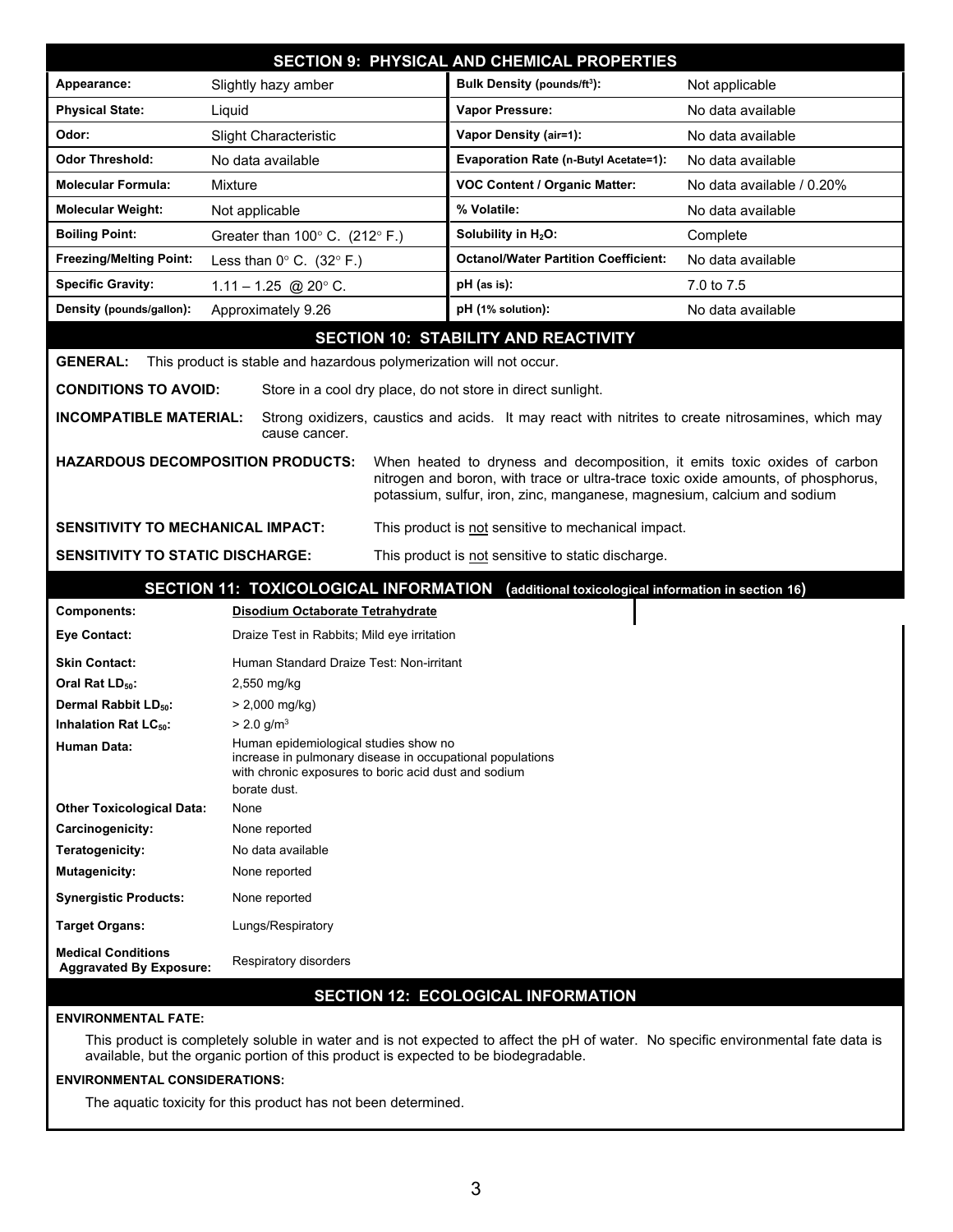## **SECTION 13: DISPOSAL CONSIDERATIONS**

**RCRA 40 CFR 261 CLASSIFICATON:** Non-Hazardous Waste

**U.S. EPA WASTE NUMBER/DESCRIPTION:** Not applicable

If this product is disposed of as shipped, it does not meet the criteria of a hazardous waste as defined under 40 CFR 261, in that it does not exhibit the characteristics of a hazardous waste of Subpart C, nor is it listed as a hazardous waste under Subpart D due to toxicity. As a non-hazardous liquid waste, it should be disposed of in accordance with all local, state, and federal regulations. Consult state or local officials for proper disposal method.

|                                                       | <b>SECTION 14: TRANSPORTATION INFORMATION</b>                                                                            |  |  |  |
|-------------------------------------------------------|--------------------------------------------------------------------------------------------------------------------------|--|--|--|
| <b>DOT PROPER SHIPPING NAME:</b>                      | <b>NOT DOT REGULATED (UNITED STATES)</b>                                                                                 |  |  |  |
|                                                       | <b>Hazard Class:</b><br><b>Packing Group:</b><br><b>UN Number:</b><br>Not applicable<br>Not applicable<br>Not applicable |  |  |  |
|                                                       | None Required<br><b>Subsidiary Label(s):</b><br>None Required<br><b>Primary Label:</b>                                   |  |  |  |
|                                                       | None Required<br><b>Primary/Subsidiary Placards:</b>                                                                     |  |  |  |
| DOT Reportable Quantity (RQ):                         | Not listed<br><b>RQ for Product:</b><br>Not applicable                                                                   |  |  |  |
| <b>Marine Pollutant:</b>                              | No                                                                                                                       |  |  |  |
| 2012 North American Emergency Response Guidebook No.: | Not applicable                                                                                                           |  |  |  |
| TDG PROPER SHIPPING NAME:                             | <b>NOT RESTRICTED</b>                                                                                                    |  |  |  |
|                                                       | <b>Hazard Class:</b><br><b>Packing Group:</b><br><b>UN Number:</b><br>Not applicable<br>Not applicable<br>Not applicable |  |  |  |
|                                                       | None Required<br><b>Primary Label:</b><br><b>Subsidiary Label(s):</b><br>None Required                                   |  |  |  |
|                                                       | <b>Primary/Subsidiary Placards:</b><br>None Required                                                                     |  |  |  |
| TDG Reportable Quantity (RQ):                         | Not applicable                                                                                                           |  |  |  |
| <b>TDG Schedule XII:</b>                              | Not listed                                                                                                               |  |  |  |
| Regulated Limit (RL): **                              | <b>RL for Product:</b><br>Not listed<br>Not applicable                                                                   |  |  |  |
| <b>Other Shipping Information:</b>                    | None                                                                                                                     |  |  |  |

**\*** Canadian Transportation of Dangerous Goods Regulations (TDGR), Part IX, Table I, Quantities or levels for Immediate Reporting: releases of reportable quantities, RQ, that meet the definition of a "dangerous occurrence" (a threat to life, health, property, or the environment) must be reported to the appropriate authorities as outlined in TDGR<br>9.13(1) and 9.14(1). \*\* Reporting to E regulated limits are found in Schedule XIII of the TDGR.

|                                | <b>SECTION 15: REGULATORY INFORMATION</b>         |
|--------------------------------|---------------------------------------------------|
| <b>COMPONENTS:</b>             | <b>Disodium Octaborate</b><br><b>Tetrahydrate</b> |
| <b>OSHA Target Organs:</b>     | Lungs/respiratory                                 |
| <b>Carcinogenic Potential:</b> |                                                   |
| <b>Regulated by OSHA:</b>      | No                                                |
| <b>Listed on NTP Report:</b>   | No                                                |
| Listed by IARC:                | <b>No</b>                                         |
| IARC Group:                    | Not applicable                                    |
| <b>ACGIH Appendix A:</b>       | Not listed                                        |
| A1 Confirmed Human:            | Not applicable                                    |
| A2 Suspected Human:            | Not applicable                                    |
| <b>U.S. EPA Requirements</b>   |                                                   |
| <b>Release Reporting</b>       |                                                   |
| <b>CERCLA</b> (40 CFR 302)     |                                                   |
| <b>Listed Substance:</b>       | Not listed                                        |
| Reportable Quantity:           | Not applicable                                    |
| Category:                      | Not applicable                                    |
| <b>RCRA Waste No.:</b>         | Not applicable                                    |
| <b>Unlisted Substance:</b>     | Not applicable                                    |
| Reportable Quantity:           | Not applicable                                    |
| Characteristic:                | Not applicable                                    |
| <b>RCRA Waste No.:</b>         | Not applicable                                    |